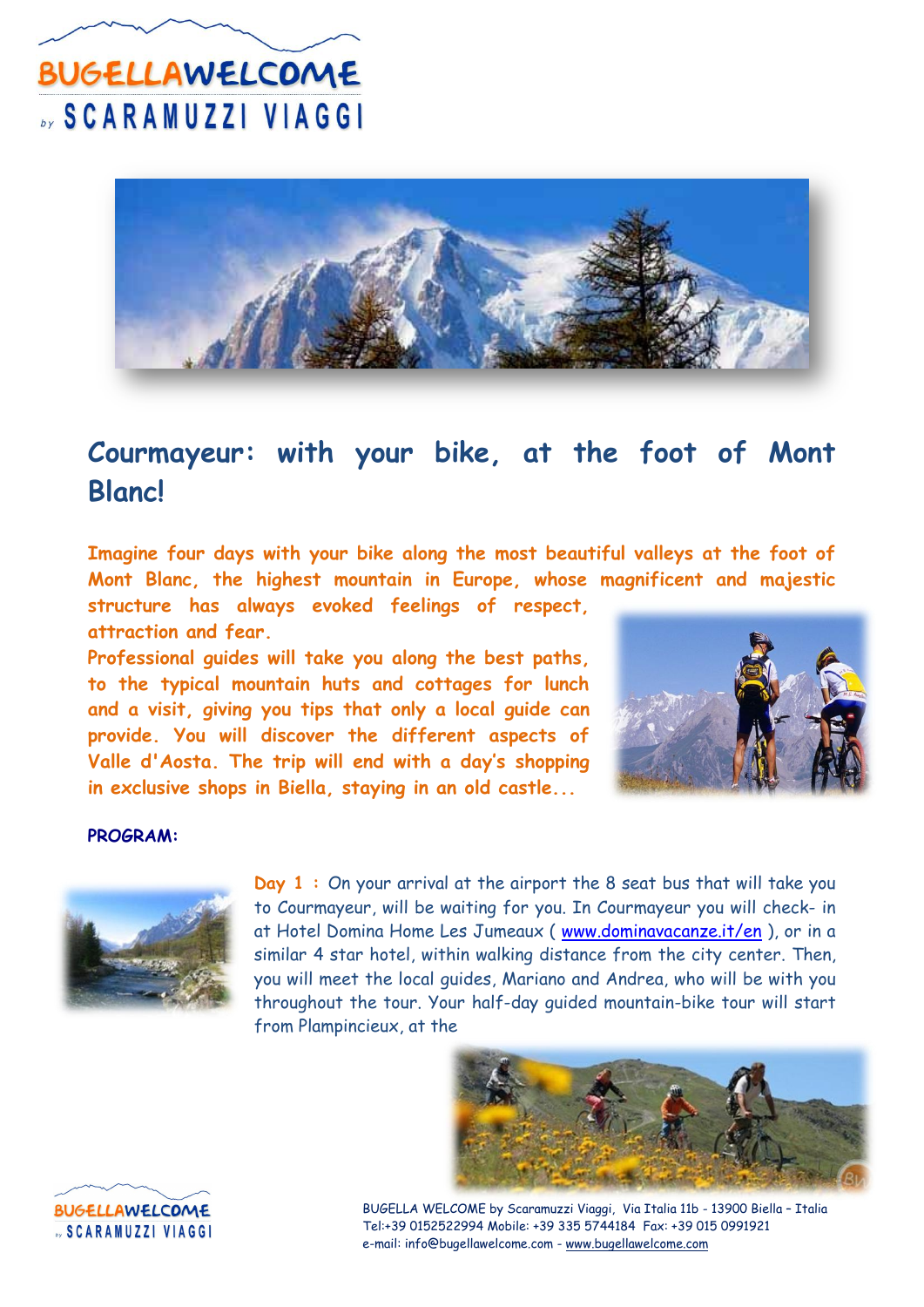entrance of Val Ferret, where you'll start discovering the beauty of Valle d' Aosta. Val Ferret is one of two large valleys that follow the thread of the Mont Blanc range. Among the most well-known by tourists , the valley is developed in steps at the foot of the Dente del Gigante and the Grandes Jorasses , in the direction of Col du Grand Ferret. At Planpincieux , the valley widens and offers views of open meadows and dense forests : an easy ride, but extremely impressive !

Return to the hotel in Courmayeur to relax, shower, and why not, have an aperitif in the city center (not included). Dinner and overnight stay at the hotel.

**Included:** half board (drinks included) at the hotel, transfers with 8 seat bus as scheduled,

half day bike guide service.



**Not included:** extras , bike rental , anything not mentioned in " Included "

**Day 2:** after breakfast, the guides will meet you at the hotel, and after the transfer to Cogne, you will start discovering another magnificent valley. The itinerary develops in Cogne, from the lawn of Sant'Orso to Valnontey, then, though a different route, it drops to the Lillaz waterfalls. History and folklore, nature and natural beauty ... all the best of the Gran Paradiso National Park in one of the most picturesque routes of





Valle d'Aosta. Lunch at a restaurant in the valley, half-way of the tour. After returning

to Courmayeur, in the afternoon, you can relax before dinner and a wellearned rest. Dinner and overnight stay.

**Included:** half board (drinks included) at the hotel, transfers with 8 seat bus as scheduled, full day bike guide service.

**Not included:** extras , bike rental , anything not mentioned in " Included "

**Day 3**: after breakfast, meeting with the guides at the hotel and transfer to Sarre for the

guided bike tour . Full day tour to discover the bike path at the bottom of the valley that will take you to Saint Marcel to taste the famous ham ! Along the path your will visit the Castle of Fenis and the town of Chatillon, home of the Casinò de la Vallée. Lunch at



**BUGELLAWELCOME SCARAMUZZI VIAGGI** 

BUGELLA WELCOME by Scaramuzzi Viaggi, Via Italia 11b - 13900 Biella – Italia Tel:+39 0152522994 Mobile: +39 335 5744184 Fax: +39 015 0991921 e-mail: info@bugellawelcome.com - www.bugellawelcome.com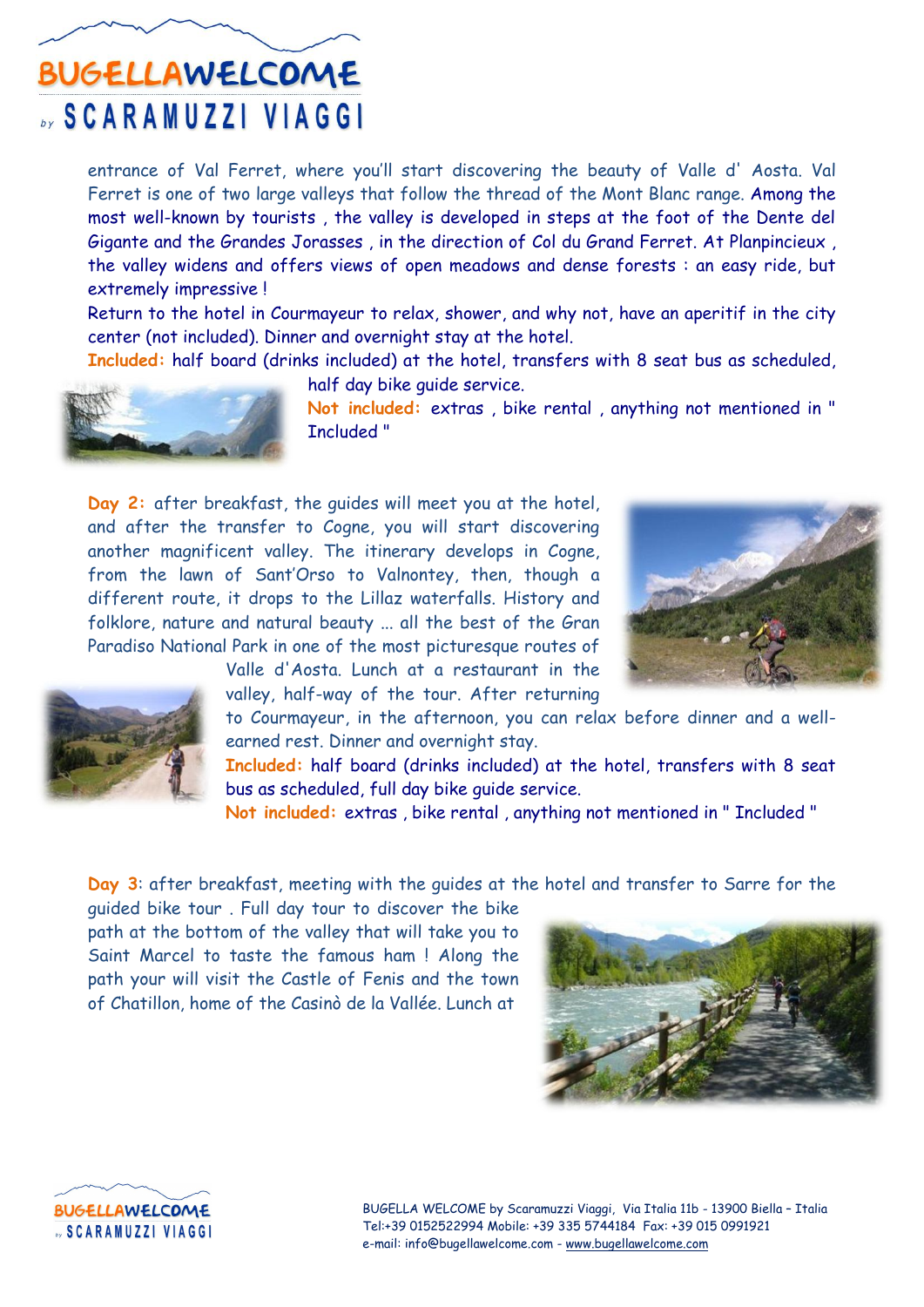### **BUGELLAWELCOME**

#### by SCARAMUZZI VIAGGI a local farm. The bike tour will end in Saint Marcel, following the "Way of Ham ".

At the final stage you will assist to the production of the famous Saint Marcel Ham at the Merenderia with the opportunity to taste not only the ham, but also distillates and other local specialties. Transfer by bus to Courmayeur for a well earned rest before dinner at the hotel. Dinner and overnight stay.

**Included:** half board (drinks included) at the hotel, transfers with 8 seat bus as scheduled, full day bike guide service, lunch.

**Not included:** extras , bike rental , anything not mentioned in " Included "

**Day 4:** after breakfast, your bike-guides will lead you to the discovery of the most typical cheese of Valle d'Aosta: Fontina . From milking cows to ripening, packaging and stamping , you will witness and participate to the different stages of cheese production. And do not miss

the visit and wine tasting of local wines at the Cave des Onze Cummunes in Aymavilles . You will discover the wines of Morgex and La Salle in Valdigne, a wide green basin set at the foot of Mont Blanc, that will conquer you with its varied beauty, between gentle green hills cultivated as vineyards and orchards with typical villages scattered here and there, and rugged snow-

capped peaks that cut into the sky, age-old guardians of this corner of paradise. This is the territory par excellence of the Prié Blanc, the only native white-berried variety cultivated traditionally on a low pergola; special climate conditions have preserved them from phylloxera; today it is one of the rare varieties not grafted onto American vines.

> Vineyards stat at 900 meters and can reach 1225 meters of altitude.

> Then, before leaving Valle d'Aosta, after 4 days of beautiful rides, why not spending the afternoon pampering yourself at the Pré Spa, famous for its thermal waters? Refreshed and

relaxed , you will return to the hotel for dinner and overnight stay.

**Included:** bike rental, half

board (drinks included) at the hotel, transfers with 8 seat bus as scheduled, half day bike guide service, wine tasting at the Cave, entrance ticket to Pré Spa (the tickets includes the use of bathrobe, towel, flip flops, a light buffet with fruit, bread, breadsticks, yogurt, infusions and fruit juices,







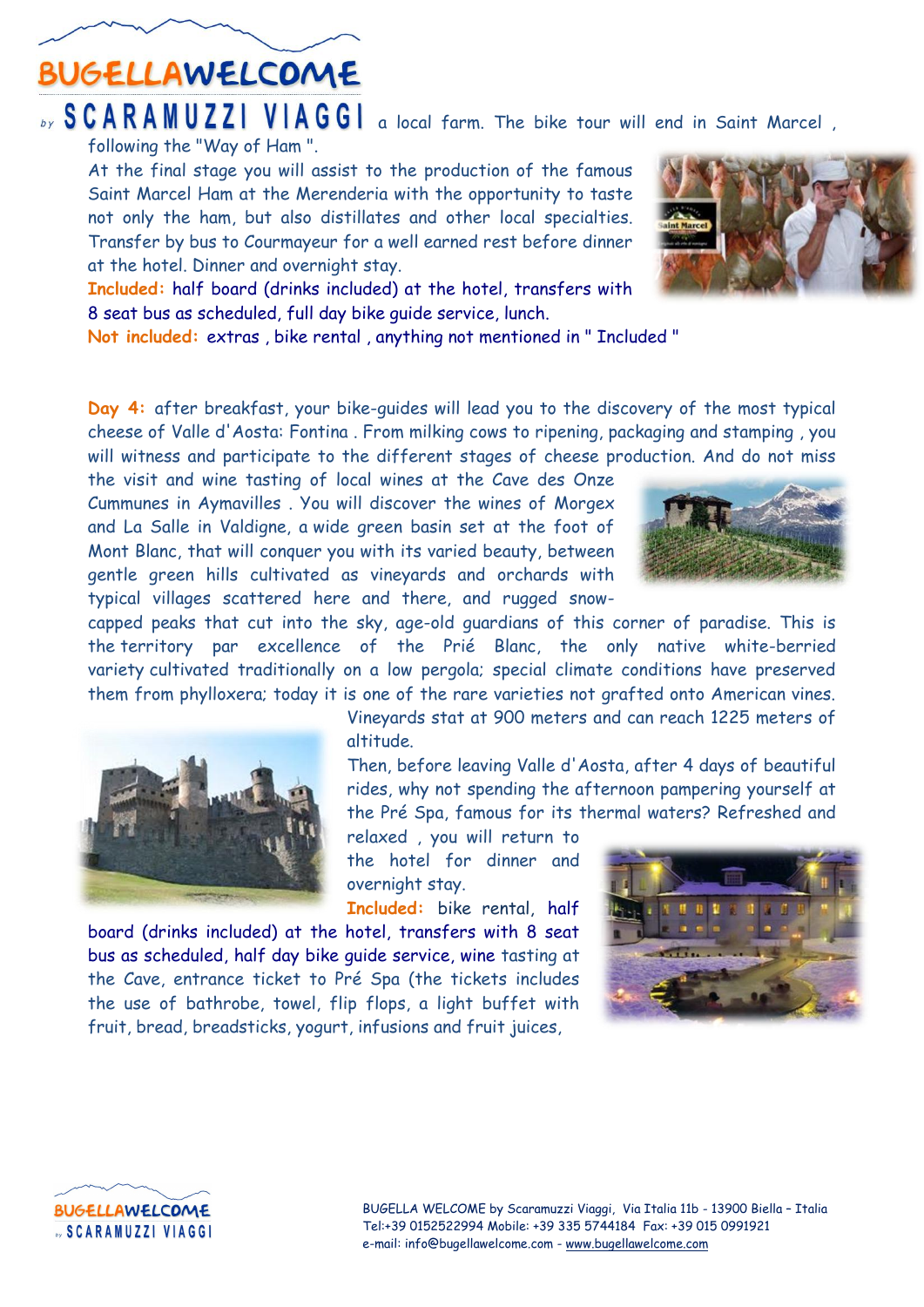as well as special treatments inside the saunas and the steam bath. Other Spa treatments not included. Guests under the age of 14 are not allowed to the Spa.) **Not included:** extras , bike rental, anything not mentioned in " Included "

**Day 5 :** after breakfast, a bus will take from Valle d'Aosta to Biella, home of Pella Sportswear, for a day of shopping and food. A minibus will be at your disposal throughout the day and the evening, taking you shopping at the outlets of the most prestigious manufacturers of wool and cashmere

> fabrics. Biella, famous in the whole worlds for its textile industries, is home to companies like Cerruti, Piacenza, Ermenegildo Zegna, just

to name the most well known brands, and you can purchase directly from their shops. You can also visit Gucci, La Perla, Borsalino and

many other brands. After lunch the tour continues and ends, before dinner, with a visit

to Pella Sportswear for the greeting of Andrea Fortolan . Transfer and check-in to the Rocchetta Castle , manor of the fourteenth century, beautifully restored and opened to the public as a luxury hotel with 16 rooms / accommodation suitable for any type of stay. Dinner at a popular restaurant on the hills of Biella , return to the hotel and overnight stay. **Included:** half board (drinks included) at the hotel, transfers with 8 seat

bus as scheduled, lunch. **Not included:** extras , anything not mentioned in " Included "

**Day 6:** transfer by 8 seat bus to the airport to catch you flight back. End of the tour.

**Included:** transfer with 8 seat bus as scheduled.

**Not included:** extras, bike rental, anything not mentioned in " Included "

**Price per person in double room (8 people minimum): starting from € 1040,00** 









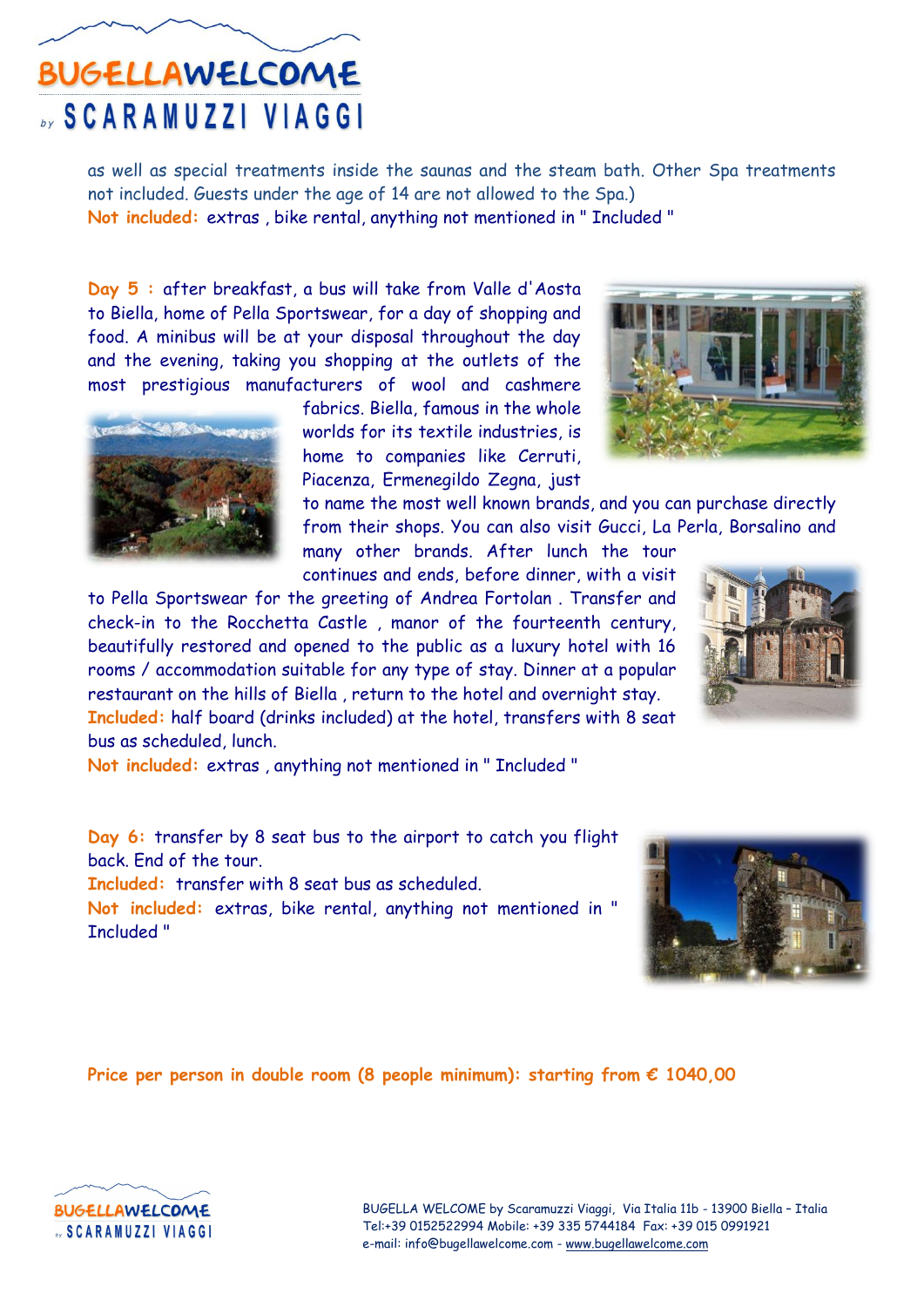**Single room use surcharge: € 120,00 per person**

#### **Extras:**

**Two way ticket La Palud - Torino Hut for a stunning view of the Mount Blanc chain**: € 30,00 per person.

**Half day bike rental**: € 15,00 per day per person.

**Full day bike rental**: € 30,00 per day per person.

**Heli bike day:** here's a memorable proposal! A day filled with adrenaline and emotions! This proposal is unique, combining



the opportunity to experience the excitement for the helicopter flight and an adreanalinic mountain bike/free ride, suitable for everybody, also for kids! The heliport is situated in Villeneuve, and within



five minutes from taking off you can admire a unique view and some of the most beautiful mountains in Europe: Gran Paradiso, Mont Blanc, Grivola..

You will finish your morning adventure with a tasty barbecue at a rafting center from where

you can start a rafting descent in the waters of Baltea (halfday rafting not included: surcharge of  $\epsilon$  26,00 per person):  $\epsilon$ 215,00 per person including guide, barbeque and helicopter fly.



### **INFO AND BOOKING: +39 335 5744184 info@bugellawelcome.com**



BUGELLA WELCOME by Scaramuzzi Viaggi, Via Italia 11b - 13900 Biella – Italia Tel:+39 0152522994 Mobile: +39 335 5744184 Fax: +39 015 0991921 e-mail: info@bugellawelcome.com - www.bugellawelcome.com